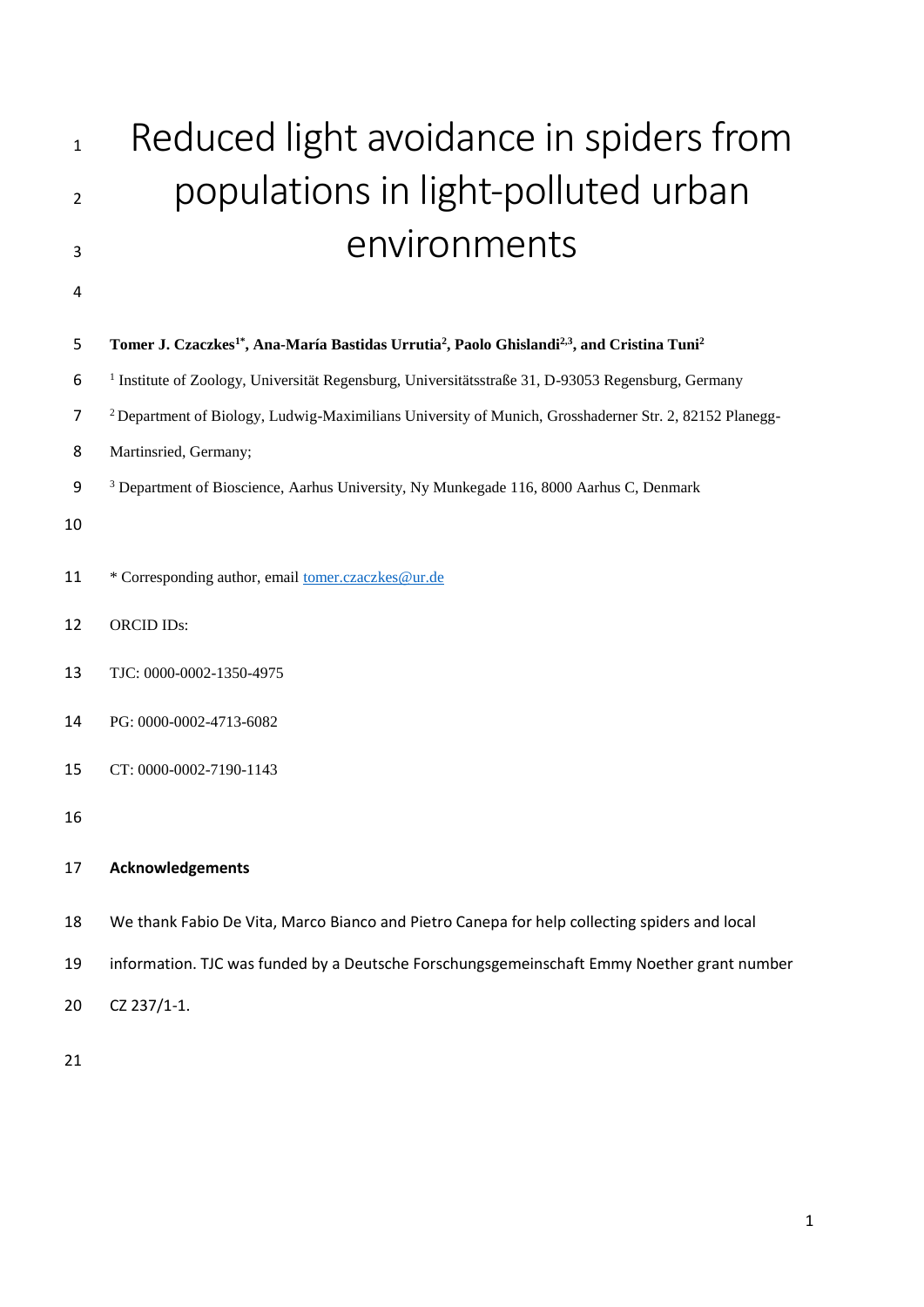## Abstract

 Increased urbanisation is leading to a rise in light pollution. Light pollution can disrupt the behaviour and physiology of animals resulting in increased mortality. However, animals may also benefit from artificial light sources, as these may aggregate prey or signal suitable environments. For example, spiders are commonly seen congregating around artificial light sources. Changes in selective pressures engendered by urban environments are driving changes in urban organisms, driving better adaptation to these environments. Here we ask whether urban populations of the synanthropic spider *Steatoda triangulosa* show different responses to light compared to rural populations. Egg- sacs from urban and rural populations were collected and incubated in a common garden setting, and the emerging spiderlings tested for light preference. While rural spiderlings avoided light (37% built webs in the light), urban spiderlings were indifferent to it (49% built webs in the light). Reduced light avoidance may benefit spiders through increased prey capture, increased movement into suitable habitats, or due to a release from selection pressure from visually hunting predators which do not enter buildings.

## Key words

Light pollution; urban evolution; anthropogenic selection; urbanization; artificial light at night;

*Steatoda triangulosa*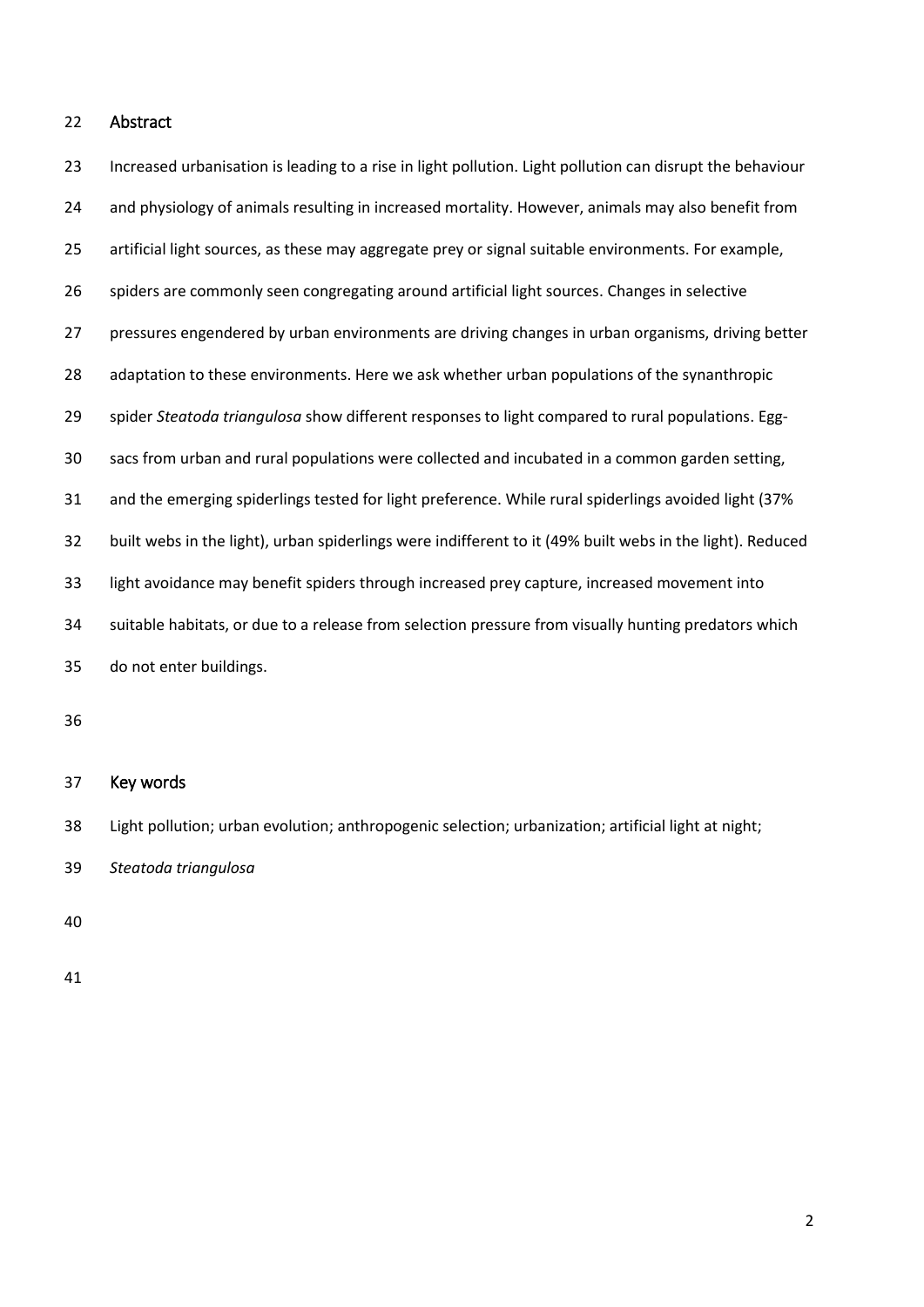#### Introduction

 Worldwide light regimes have undergone a dramatic change over the last century. In some regions the levels of artificial lighting are increasing by up to an estimated 20% per year (Hölker et al. 2010). Artificial light at night (ALAN) can affect animal navigation and can have large effects on species interactions such as pollination, predation, and niche partitioning (Longcore and Rich 2004; van der Putten et al. 2004; Dwyer et al. 2013; Knop et al. 2017; Sanders and Gaston 2018).

 Perhaps most famously, night-flying insects such as moths are often attracted to light. Such attraction can result in direct mortality due to exhaustion or damage, but also in increased visibility and local density, consequently exposing them to predation (Turnbull 1964; Warren 1990). Night- flying insects should thus be under direct selection for reduced light attraction (Gaston et al. 2013). Altermatt and Ebert (2016) recently demonstrated that moths from urban populations showed significantly reduced flight-to-light response compared to moths from rural populations, strongly suggesting that selection pressures against flight-to-light are operating in urban settings.

 By contrast, predators might benefit from attraction to light or reduced avoidance of it, as this would allow them to take advantage of locally abundant food sources and increased prey visibility. Birds, bats, and spiders have been reported to aggregate around artificial lights and then to prey on the light-attracted animals (Polak et al. 2011; Davies et al. 2012). Such predator aggregations can often be explained by learning, or by remaining in rewarding environments (Turnbull 1964). Web- building spiders, in particular, are conspicuous residents near artificial lights (Heiling 1999; Manfrin et al. 2017; Mammola et al. 2018), and likely aggregate around lights due to increased hunting success of night-flying insects (Turnbull 1964; Manfrin et al. 2017). We hypothesised that, much as urban moths show reduced light attraction (Altermatt and Ebert 2016), urban spiders may show reduced light repulsion, or increased attraction, when compared to rural spiders. Here, we test this hypothesis on the web-building behaviour of the widespread synanthropic spider *Steatoda triangulosa*.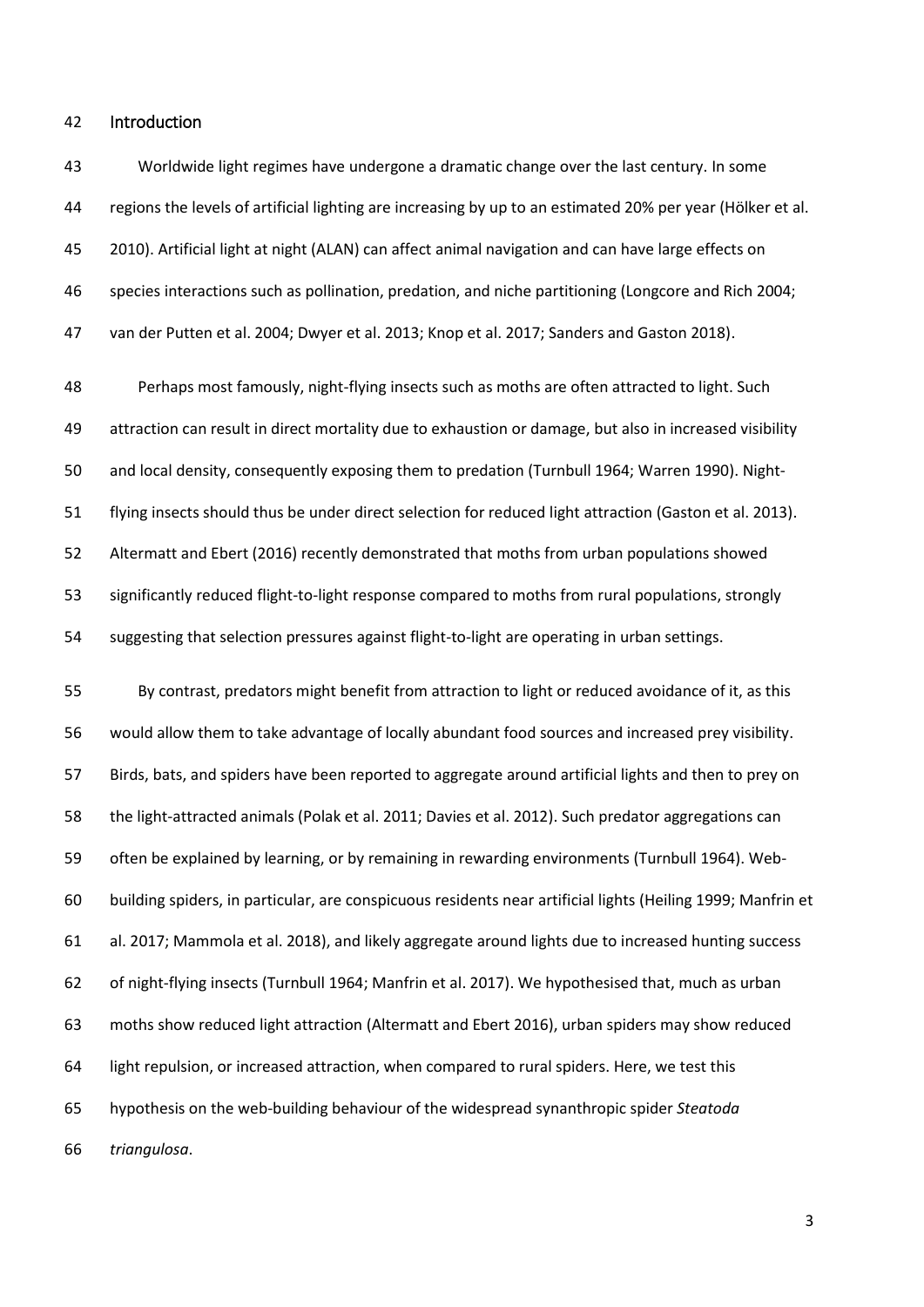#### Materials and Methods

#### *Study populations and egg-sac collection and rearing*

 *Steatoda triangulosa* is generalist sit-and-wait predator that spins irregular webs. In the wild it is found in dark places such as under stones, and within buildings in dark corners (Blick et al. 2010). It can be found in both undisturbed and anthropogenic habitats within its natural range (the Mediterranean and Southern Europe) and outside its natural range in heated buildings. Egg*-*sacs were collected in March and April 2017 from rural and urban environments from six different localities (table 1). Sites were classified as rural if they were within a national park and at least 1km from the nearest settlement, and as urban if they were within a town or city, with collection occurring in or around a building. We successfully found two rural collection sites, Beigua Regional Park (Italy) and Alassio (Italy). Egg-sacs were easily found in urban environments, and sampled from locations in the broad geographic region of the two rural sites such as Milan and Finale Ligure (Italy), as well as Nice (France), and Munich (Germany). We actively attempted to sample different populations, so as to reduce the chance of extensive gene flow between rural and urban populations, 82 so that we might detect a signal of selection on light avoidance behaviour. This constraint limited the 83 availability of suitable rural sampling populations. Light pollution levels, sourced from [https://www.lightpollutionmap.info](https://www.lightpollutionmap.info/) (Cinzano et al. 2001) using the 2017 viirs (visible infrared imaging radiometer suite) data, are provided for each collection location (table 1). We collected 1-6 86 egg-sacs from the same web or mother, and sibling egg-sacs were noted as such. The egg-sacs were 87 placed individually in plastic vials and brought to the laboratory at the Ludwig Maximilians University 88 in Munich, where they were incubated in a climate chamber under constant conditions (19°C, 60% RH, constant darkness) and checked every 48 hours for spiderling emergence.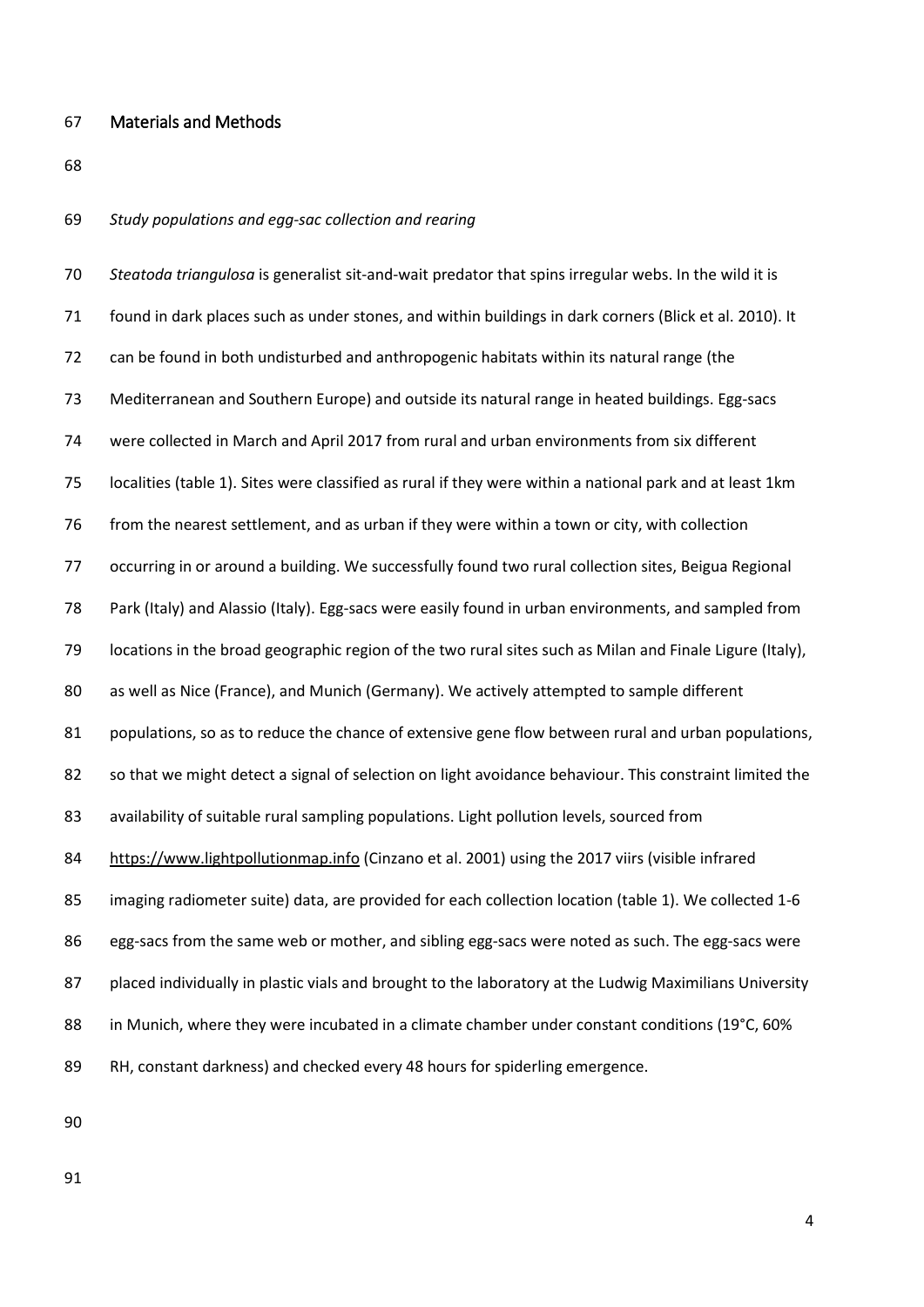#### *Experimental protocol*

 Spiderlings (n=783 were tested for web-building behaviour 1-2 days after emergence. The device used consisted of a matt-black painted plastic box (17x7x7cm), divided in the middle by an opaque polystyrene board (0.5x6x6cm) attached to the lid (figure 1). The dividing board leaves a 0.5cm gap between the board and the walls and floor, allowing spiderlings free access to both sides of the box. A small central section (2.5x1.5cm) on one end of each box was left transparent. Two rows of 40 boxes were placed with the window facing a strip of 55 lumen, 2700 Kelvin LED lights which did not produce detectable heat in the box. Thus, each box had one light and one dark side. Box arrays were maintained in conditions identical to the egg-sac incubation.

 Each spiderling was placed individually in a box using a paintbrush. Only one spiderling was placed in each box. Spiderlings were randomly assigned to be placed in the dark or light side of their box. The box was closed and spiderlings allowed to choose a side to build their web. After 48 hours the boxes were inspected and the location of the web (dark or light side) noted. In cases where web was present on both sides of the box the data were discarded (12 / 783). After testing spiderlings were discarded and the box and barrier were cleaned with ethanol before reuse.



108 Figure 1 - Test box with lid removed. A window provides light. A central barrier affixed to the lid ensures one side of the box is darker than the other side. Spiderlings are placed in either the light or 110 dark side, and 48 hours web location is scored.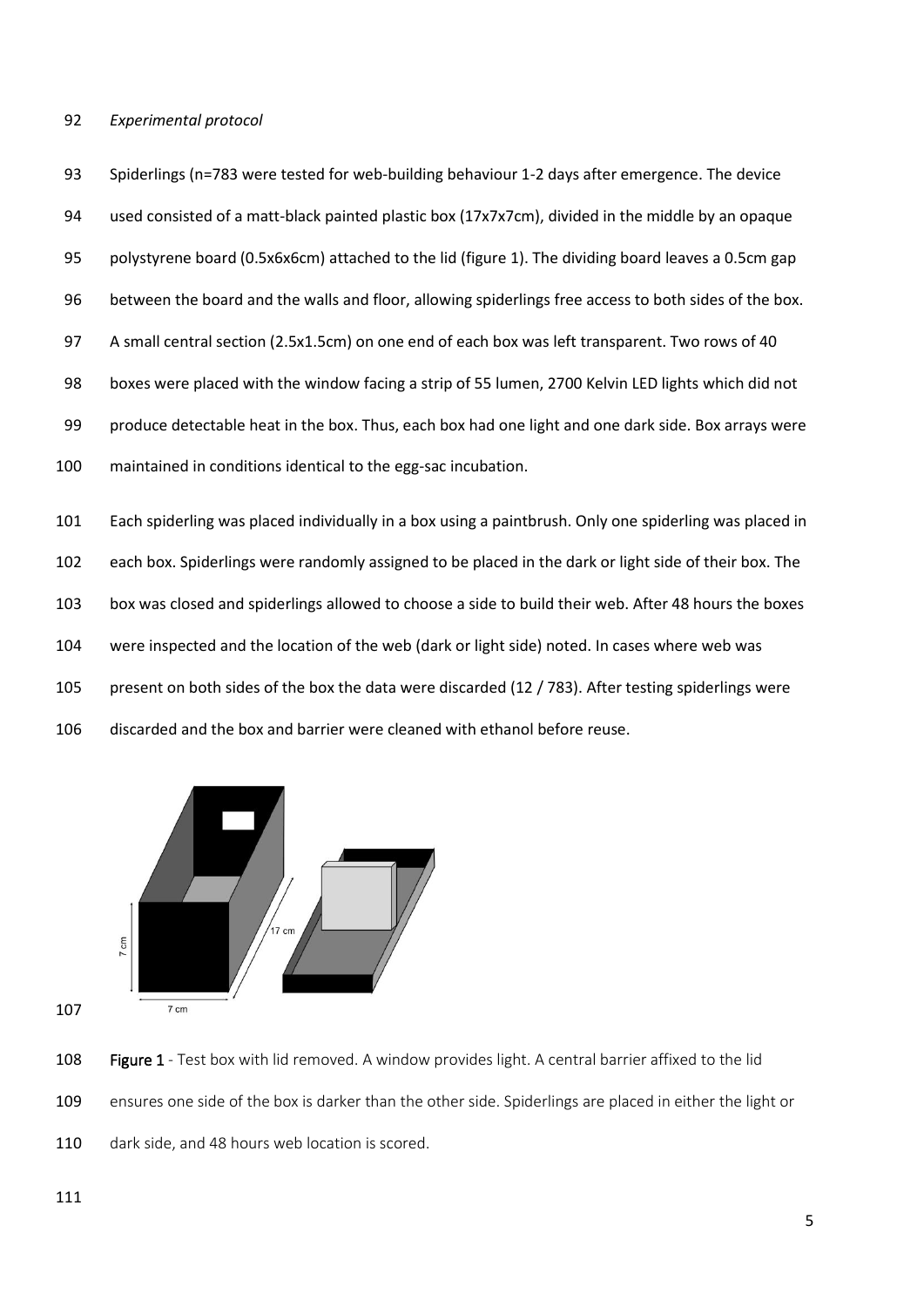#### *Statistical analysis*

 Analyses were carried out in R 3.1.0 using Generalised Linear Mixed Models in LME4. We modelled 114 the data using a binomial distribution and logit link function. Collection locality, egg-sac ID, and mother ID was added as random factors, with egg-sac ID nested within mother ID. To test side choice, we used the model formulae:  $side choice = Population type (Rural|Urban) * Initial placement (light|dark side)$  $+ random \, effects \, (locality + MotherID[CocoonID])$  To test likelihood of moving from initial placement side, we used the same model, but replaced the predicted variable by whether the web was found in the side in which the spiderling was placed. The raw data is provided in supplement S1. Results Urban spiderlings were more likely to build webs in the light side of the assay box than rural spiderlings (GLMM, z = 2.193, p = 0.028, OR = 1.89, 95% C.I.= 1.07 to 3.33, see figure 2A). While rural spiders build fewer webs in the light (37%, z = 3.02, p = 0.0025), urban spiders show no side 127 preference (49%,  $z = 0.41$ ,  $p = 0.68$ ). The initial placement location was also a driver of side choice, with spiderlings more likely to build a web in the light side if they were initially placed there (z = 2.54, p = 0.01, OR = 2.17, 95% C.I. = 1.2 to 3.94). The interaction between initial placement and urban/rural origin was not significant (z = -0.70, P = 0.49, OR = 0.78, 95% C.I. 0.39 to 1.56). 

 Whether a web was built in the side a spiderling was placed was also affected by urban or rural 133 origin, and original placement side, with a significant interaction between these terms ( $z = -2.85$ ,  $p =$  0.0043, OR = 0.37, 95% C.I. = 0.19 to 0.73). Rural spiders placed in the dark side were likely to build a web there, while over half the rural spiders placed in the light side eventually built webs in the dark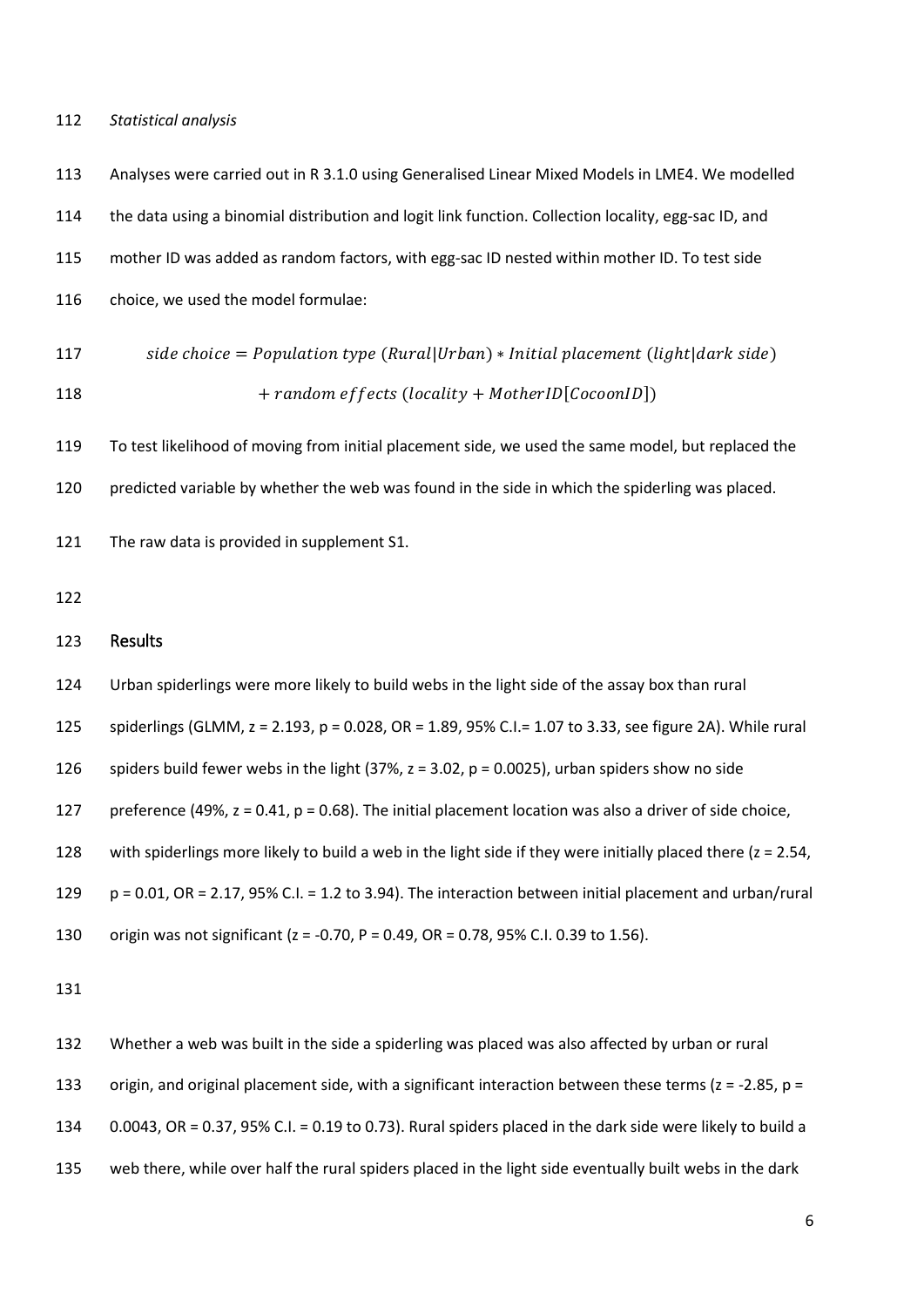

The addition of locality as a fixed (as opposed to random) shows no systematic effect of locality

143 beyond the urban/rural dichotomy (for all localities  $z < 1.61$ ,  $P > 0.11$ ).



145 Figure 2 – Proportion of spiderlings A) building their web in the light side of the choice box and B) building their web in the other side of the box from which they were initially placed, depending on origin (urban or rural) and their initial side placement in the choice box (light or dark side). Whiskers are 95% C.I. for the mean. Different letters signify significant differences (p < 0.05) between groups 149 (see S2 for details).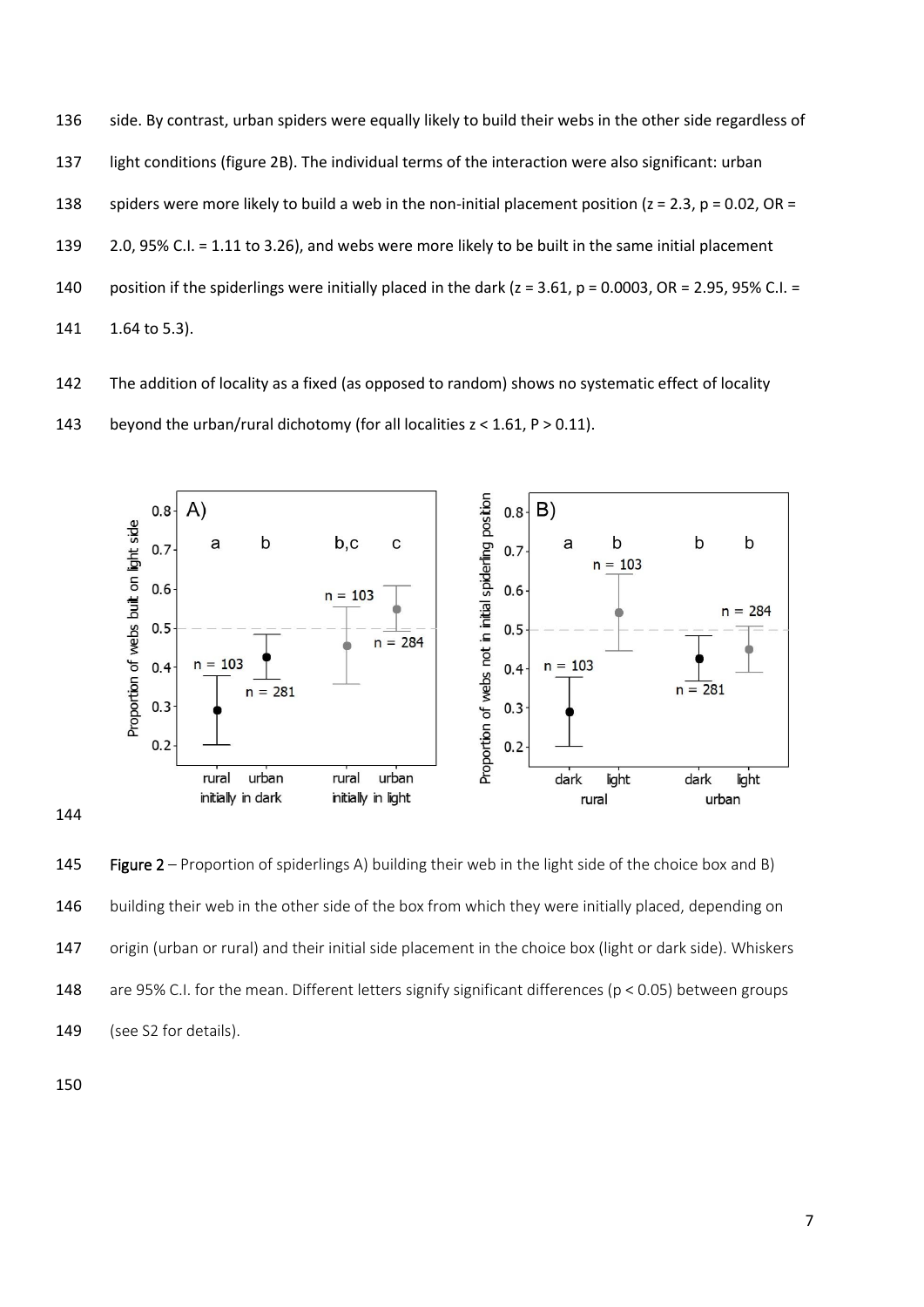| <b>Sampling</b>      | coordinates | Rural or | Light           | Number of   | N non-sibling  |  |
|----------------------|-------------|----------|-----------------|-------------|----------------|--|
| <b>location</b>      |             | Urban    | pollution       | spiderlings | egg-sacs       |  |
|                      |             |          | level $(W/cm2)$ | tested      | collected      |  |
| Alassio              | 44.105387,  | Rural    | 0.47            | 64          | 3              |  |
|                      | 8.159594    |          |                 |             |                |  |
| Beigua               | 44.554885,  | Rural    | 0.49            | 147         | 5              |  |
| <b>Regional Park</b> | 8.653581    |          |                 |             |                |  |
| <b>Finale Ligure</b> | 44.177826,  | Urban    | 28.15           | 293         | $\overline{7}$ |  |
|                      | 8.328891    |          |                 |             |                |  |
| Milan                | 45.427895,  | Urban    | 27.4            | 108         | 3              |  |
|                      | 9.300442    |          |                 |             |                |  |
| Bealieu-sur-         | 43.708142,  | Urban    | 71.91           | 87          | $\overline{2}$ |  |
| mer, Nice            | 7.332682    |          |                 |             |                |  |
| Munich               | 48.111193,  | Urban    | 16.94           | 84          | 3              |  |
|                      | 11.460662   |          |                 |             |                |  |

152

153 **Table 1** - Locations sampled, the light levels of the local area, and number of tested spiderlings

154 originating from each sampling location

155

156 Discussion

157

 While *Steatoda triangulosa* spiderlings from less-disturbed rural populations are repulsed by light, spiderlings from light-polluted urban areas were not. We suggest that the difference in web- building behavior between the urban and rural spiders is most parsimoniously explained by changes in selective pressures in light-polluted anthropic environments: spiders in urban environments have been selected for reduced light repulsion, much as moths from urban environments have been selected for reduced light attraction (Altermatt and Ebert 2016). These findings are set within the broader picture of many organisms evolving behavioural, developmental, and physiological adaptations to coping with the urban environment (McDonnell and Hahs 2015; Johnson and Munshi-South 2017).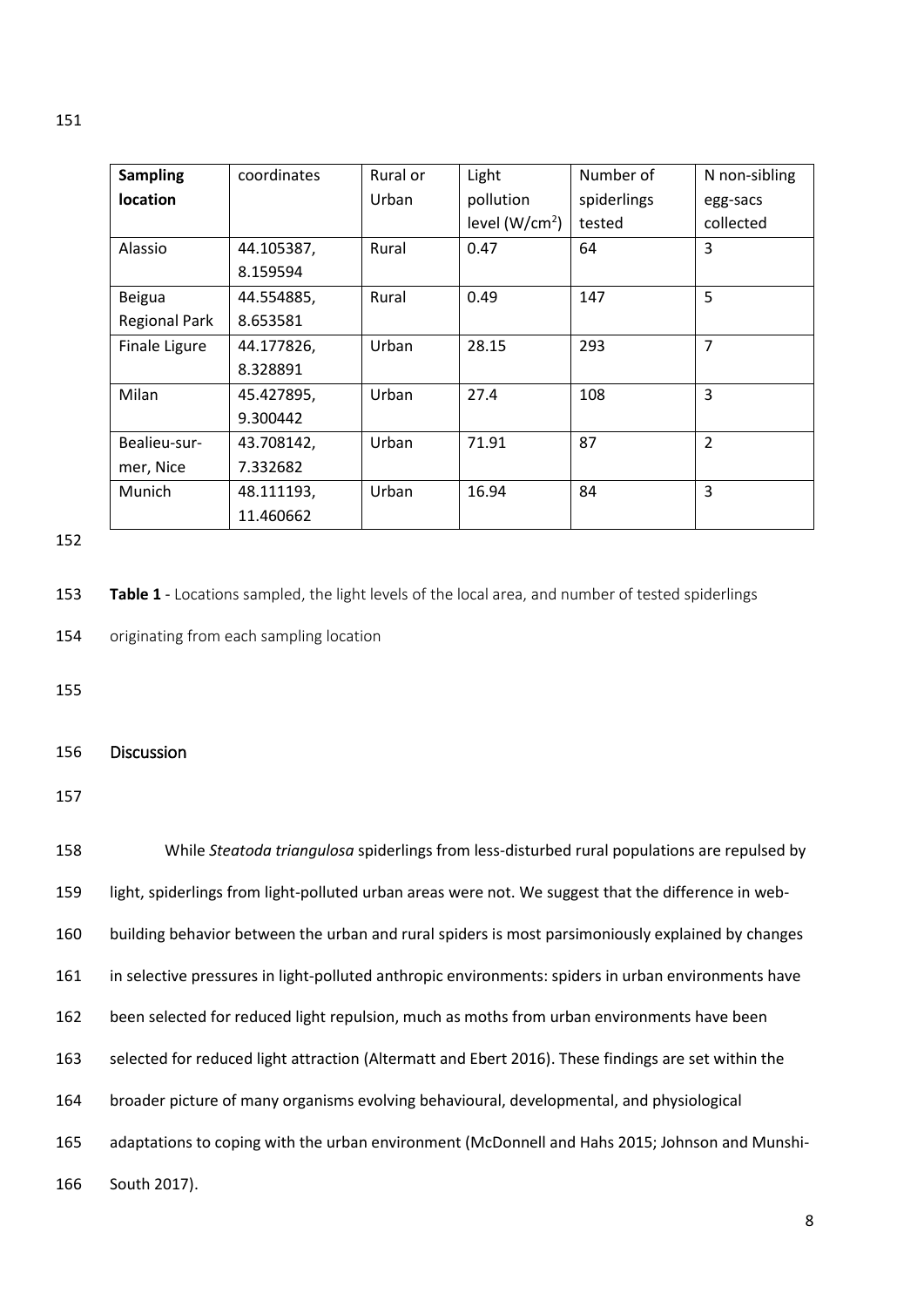Since we raised all spiders from early-stage egg-sacs to hatching under common garden conditions in the laboratory, environmental factors during development are unlikely to play a role in our results, although they cannot be excluded. We also cannot exclude non-genetic maternal effects – it is possible that spider mothers which live in light environments somehow modify the phenotype of their offspring to show decreased light avoidance. Nonetheless, we believe selective pressure is 172 the most parsimonious explanation for our results.

 Why should *S. triangulosa* benefit from reduced light repulsion? We propose three non- mutually exclusive possibilities. Firstly, due to the tendency for insects to be attracted to light, by building webs near light sources spiders can increase their prey capture success (Heiling 1999) but see (Yuen and Bonebrake 2017). The reduced repulsion we describe may be the beginnings of evolution towards light attraction, as light sources predict high local prey abundance. Lower light repulsion may lead to higher food intake, which results in higher fecundity, thus selecting for light attraction. Secondly, *S. triangulosa* is especially preadapted to anthropic environments (McDonnell and Hahs 2015). Indeed, *S. triangulosa* is often found in buildings well north of its natural range (Blick et al. 2010), where it most likely cannot survive in the wild. In such situations, repulsion from light may well be fatal. A reduced repulsion from these environments may make it more successful in finding a suitable habitat, and may not be related to any direct benefits of light. Thirdly, and related to the previous point, repulsion from light is usually considered an adaptation for avoiding predation by visual predators (Ringelberg 1991), which is likely why rural spiders show light repulsion. As birds and many other visual predators of spiders rarely enter buildings, selection for light avoidance may have been relaxed.

 In this study, we examined the very first web building choice of spiderlings. This is a key decision in the life of a spider: web is expensive to produce (Opell 1998), and so for newly emerged spiderlings with limited resources a good web location is crucial. Web relocation can also be very dangerous, with mortality of 40% being recorded during web relocations in *Latrodectus revivensis*  (Lubin et al. 1993)*.* Spiders decide where and how to build their webs depending on many factors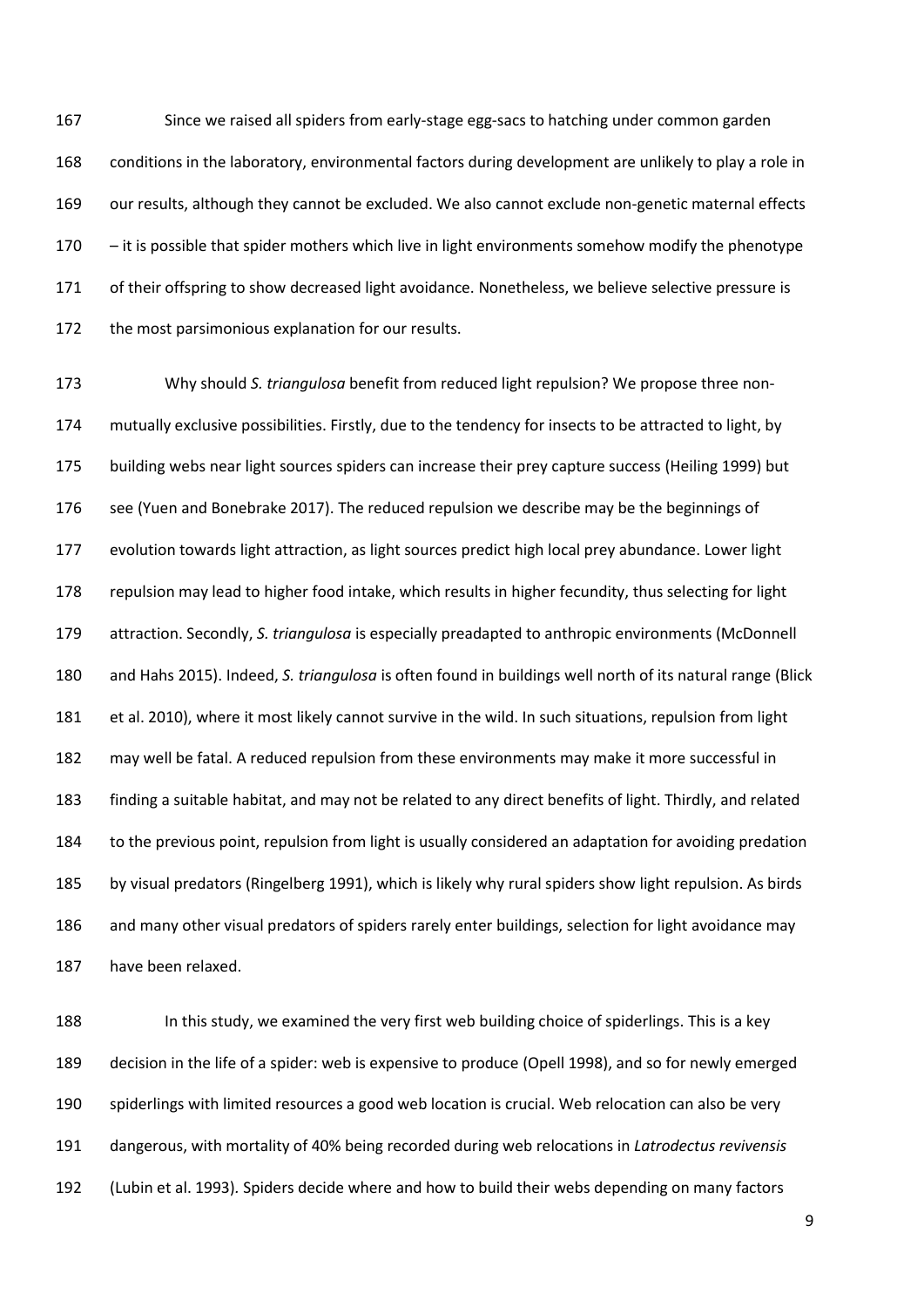|  | 193 such as foraging success, predator exposure, wind direction, temperature, humidity, and light levels |  |  |  |  |  |
|--|----------------------------------------------------------------------------------------------------------|--|--|--|--|--|
|--|----------------------------------------------------------------------------------------------------------|--|--|--|--|--|

- (Turnbull 1964; Lubin et al. 1993). As humans change the environment, the fitness consequences of
- traits change (Johnson and Munshi-South 2017). Physical changes, the selection for melanism in
- moths for example, are more easily observed (Kettlewell 1955). However, behavioural changes may
- 197 have even more far-reaching consequences. These include ecologically important changes in range,
- ecosystem species composition, and species interactions (Davies et al. 2012; Wong and Candolin
- 2015; Manfrin et al. 2017; Knop et al. 2017). The long-term impacts of these behavioural changes
- may be far reaching, but as yet we still know little about them, let alone their effects.
- 

# Author contributions

- TJC conceived of the study, wrote the manuscript, and analysed the data. TJC and CT coordinated the
- study. CT provided logistical support and laboratory space. PG collected the spiders. AMB collected
- 205 the data. All authors helped design the study and gave final approval for publication.

# References

- Altermatt F, Ebert D (2016) Reduced flight-to-light behaviour of moth populations exposed to long-term urban light pollution. Biol Lett 12:20160111
- Blick T, Kropf C, Hänggi A, et al (2010) Spiders of Europe
- Cinzano P, Falchi F, Elvidge CD (2001) The first world atlas of the artificial night sky brightness. Mon Not R Astron Soc 328:689–707
- Davies TW, Bennie J, Gaston KJ (2012) Street lighting changes the composition of invertebrate communities. Biol Lett rsbl20120216
- Dwyer RG, Bearhop S, Campbell HA, Bryant DM (2013) Shedding light on light: benefits of anthropogenic illumination to a nocturnally foraging shorebird. J Anim Ecol 82:478–485
- Gaston KJ, Bennie J, Davies TW, Hopkins J (2013) The ecological impacts of nighttime light pollution: a mechanistic appraisal. Biol Rev 88:912–927
- Heiling AM (1999) Why do nocturnal orb-web spiders (Araneidae) search for light? Behav Ecol Sociobiol 46:43–49. doi: 10.1007/s002650050590
- Hölker F, Moss T, Griefahn B, et al (2010) The Dark Side of Light: A Transdisciplinary Research Agenda for Light Pollution Policy. Ecol Soc 15: